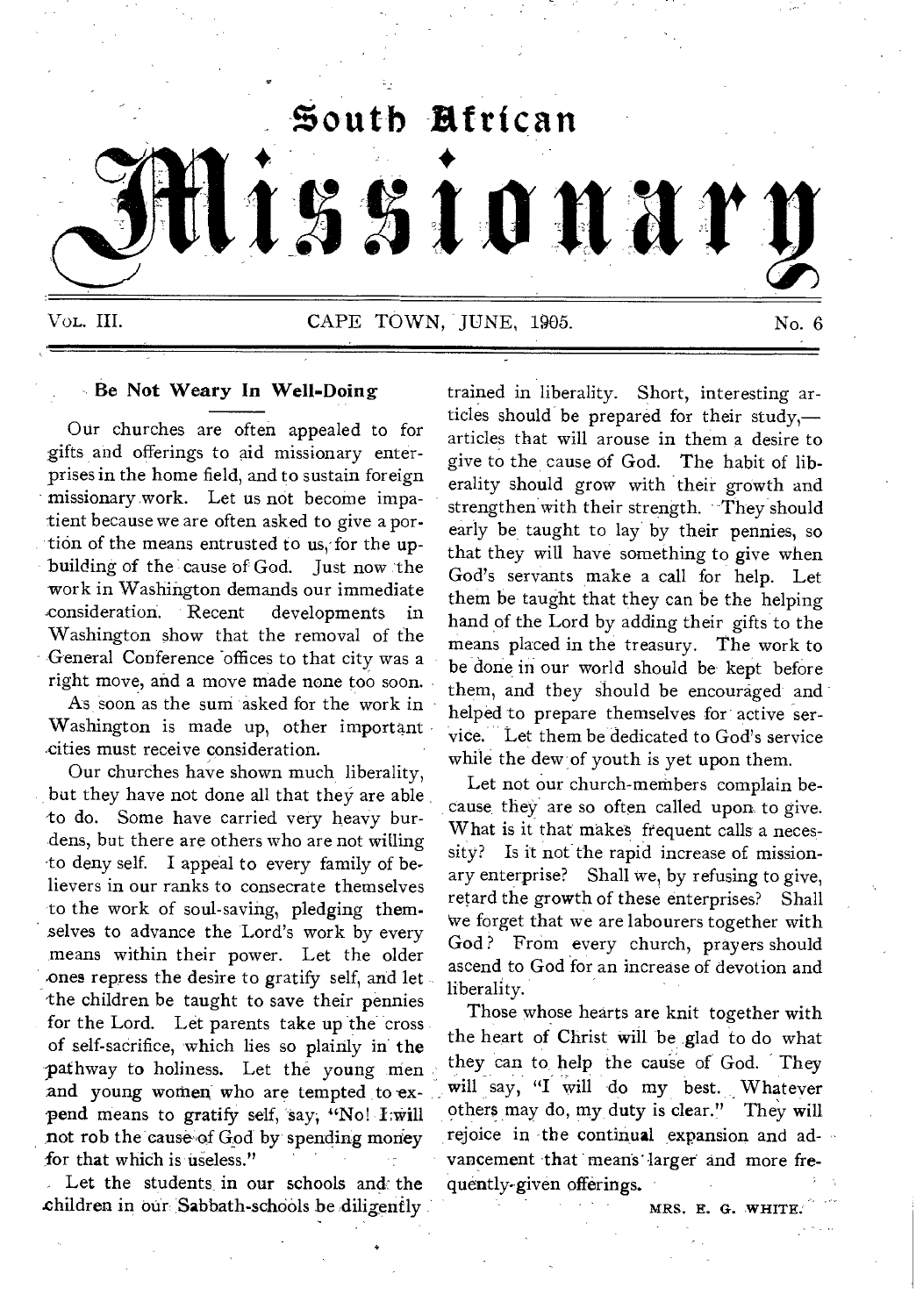# **The True Church**

Dear Brethren and Sisters,—

We are blessed with greater light than has ever been given to any other people. In our Christian lives we ought therefore to be in advance of all others. We believe the Lord is coming soon to take us to heaven, into the society of holy angels, into the immediate presence of God. We believe that all who are to be translated, must be "without fault", pure, holy, Christlike; that our natural defects of character must' be supplanted by the divine character; that all selfishness, pride, evilthinking, evil-speaking, envy, jealousy, faultfinding, etc., must be overcome; and that love, even the love of Christ, must be the controlling pOwer in our lives. Isn't this correctly stated? Isn't this what we preach? Are we placing, the standard too high? Isn't this the teaching of the Bible?

When people read our papers and books, when they study the truths we advocate, when they see in the truth a complete reformation, they naturally expect to see in us something more than persons who can argue and explain difficult passages of Scripture, they look for the perculiarities of true Christianity; and this is what they ought to see. In the home, in society, in our business, in our schools, in our churches—everywhere, we should be as much in advance of others as the light we have is in advance of theirs.

The Lord has given us instruction, which, if heeded, will unite us in Christian love and unity, and will make us "the light of the world." I would like to consider this instruction with all our brethren in this field through the columns of the MISSIONARY, and so am requesting Brother Fortner to place this June number in the hands of every Seventh Day Adventist in this land, in order that you may know what is coming and subscribe for the paper *at once.* The MISSIONARY also contains reports and letters from all our workers and missions, in which- you will be interested.

I wish to write a letter on these special themes to our brethren every month, and so **I** hope you will *all* take the paper. Send your subscription to 0. 0. Fortner, Kenilworth, Cape, at once. Only  $2/6$  postpaid for<br>a whole year.<br>I. J. HANKINS. I. I. HANKINS.

# **Our Words-**

"If any man offend not in word, the same is a perfect man, and able also to bridle the whole body." James 3:2. How many Seventh Day Adventists can say, I am a perfect man?

Our speech should be "with grace, seasoned with salt,"—favouring and preserving the reputation and character of our fellow men. Col. 4:6.

"Death and life are in the power of the tongue.'' Prov. 18:21. Kind words are lifegiving; unkind words are like- wounds unto death—reflecting back upon the speaker also in a similar manner.

By our words we shall be justified or condemned; for God will save him who orders his conversation aright. Matt. 12:36, 37; Ps. 5o:23.

We should speak only for edification. Eph. 4:29. To go up and down among brethren as a talebearer is strictly forbidden, as is also the receiving of a false report. Lev. 19:16; Ex. 23:1; and to answer a matter before hearing it, or simply from "hear-say," is folly and shame unto us. Prov. 18:13.

Evil words against a man show an unkind feeling in the heart toward him; for out of the abundance of the heart the mouth speaketh. Luke 6:45. As a man thinketh in,his heart, so is he. Prov. 23:7.

Don't talk too much; for "in the multitude of words there wanteth not sin;" "therefore let thy words be few." Prov. 10:19; Eccl. 5:2.

We are to speak *the truth* only, so we must know for certain what is the truth. When inecessary to speak painful truth, speak only n love. When presenting Bible truths to opposers or scoffers, let love be the controlling power. Zech. 8:16; Eph. 4:15.

Adventists should be peculiar in all holy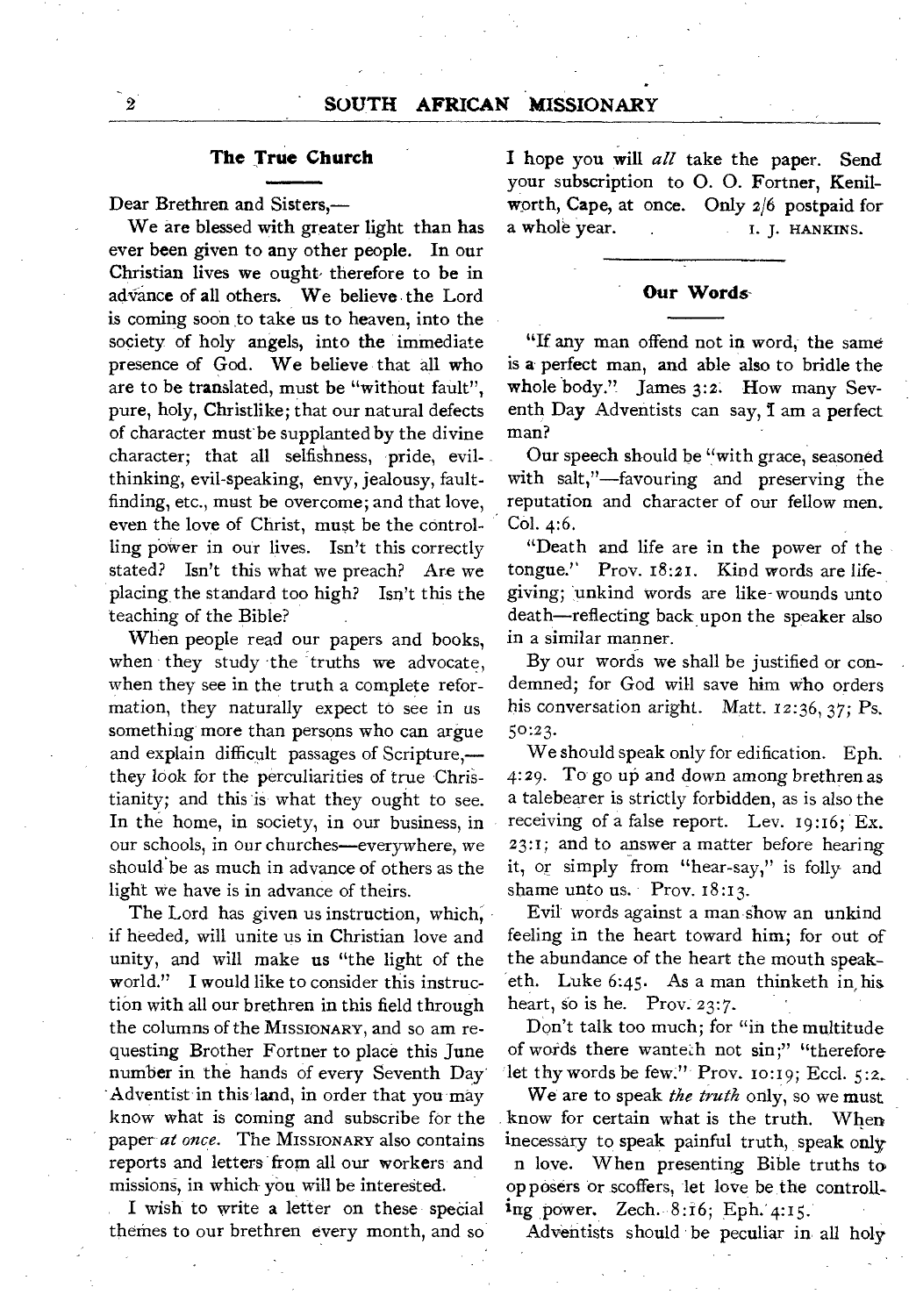conversation, looking for Christ's coming. 2 Peter 3:11.

God's remnant people, who are, translated, will not be backbiting with their tongues, taking up a reproach against their neighbours, or doing them evil in any way. Ps. 15:1-3.

Evil speaking follows evil thinking, but EVII speaking follows evil thinking, but<br>
dove thinketh no evil; therefore love is the<br>
antidote for this evil use of the tongue.<br>
I Cor. 13:4-7.<br>
When I have ought against my brother or antidote for this evil use of the tongue.

When I have ought against my brother, or he has ought against me, how shall we settle the matter? Matt. 5:23, 24: 18:15-17.

Now brethren and sisters, do not lay this paper aside, and drop this subject. It is of too great importance to be disposed of in that way. Study these scriptures till you have their full meaning, then follow the instruction, and mark your, spiritual growth.

I. J HANKINS.

#### **More Questions on Tithing**

1. Mr. A owns a house which he lets for  $f_1$ 100 a year. Taxes, insurance, rates, repairs, etc., amount to  $f<sub>z</sub>$  a year. What is his tithe?

2. Instead of letting this house, Mr. A occupies it himself, in which case his income is in his lodgings instead of money. What is his tithe?

3. Suppose Mr. A's house has been built with money already tithed, should he then tithe the rent of the property, above expenses? If he occupies the house himself, is the tithe the same? If not, why not?

4. Mr. B lets a house for  $f$ 100 a year on which he has placed a bond of  $f_s$  500 at six per cent interest. The rates, etc., amount to  $\angle$  20 a year. What is his tithe?

5. Mr. C withholds his tithe, using it in his regular business, to be paid at his convenience. When he feels that he can spare it, he finds that it amounts to  $f_{\text{1}}$  too. Does the  $f$  roo then satisfy the Lord's requirement? Lev. 27:31.

6. A owes B  $f$  io. Would it be right for him to take money belonging to C, without  $\mathbf{C}'$ 's consent, to pay this debt? Put the Lord in the place of C, and is the case the same? 7. A owes  $B f$  o. He also owes the Lord  $\oint$  to tithe. Which shall he pay first? Suppose he can pay only  $\int$  to on the whole, how shall he apply it ?

"God reserves to Himself a portion of *all that we receive.* When this is returned to Him, the remaining portion is blessed; but when it is withheld, the whole is sooner or later cursed. God's claim is first; every other is secondary."—*Testimony 31, page 146.* 

*1. J.* H.

#### **The Sentinel Work in Johannesburg ,**

[The following are a few extracts from an interesting letter.]

I will relate some of my experiences in selling the *Sentinel.* Last Monday, as I went from house to house, I came to a young man to whom I offered one of the *Sentinels.* I showed him the article on page 8, on Spiritualism, and explained its contents to him. He was very much interested and told me that he once had something to do with Spiritualism, but since he had seen it in its true light he had left it alone. He said that it is the greatest deception existing, and he was glad it is being exposed to the world in its true light. The young man gave me his subscription and wished me much success in working with the paper.

I met a lady yesterday, and when she saw the article, on page' 8 she bought a copy at once. I sell more' copies every day with the June number. The people seem to be especially interested in this number, because it speaks for the truth. The Dowieites are busy here with the *Leaves of Healing.* These papers are scattered broadcast, but by the help of God I want to bring the truth to the people. I have prayed and plead with God for victory, and He has wonderfully blessed me this week.

I thank the Lord for the rich experience he gives me as I go from house to house. I love this blessed work more and more every day. H. B. FIEDELER.

3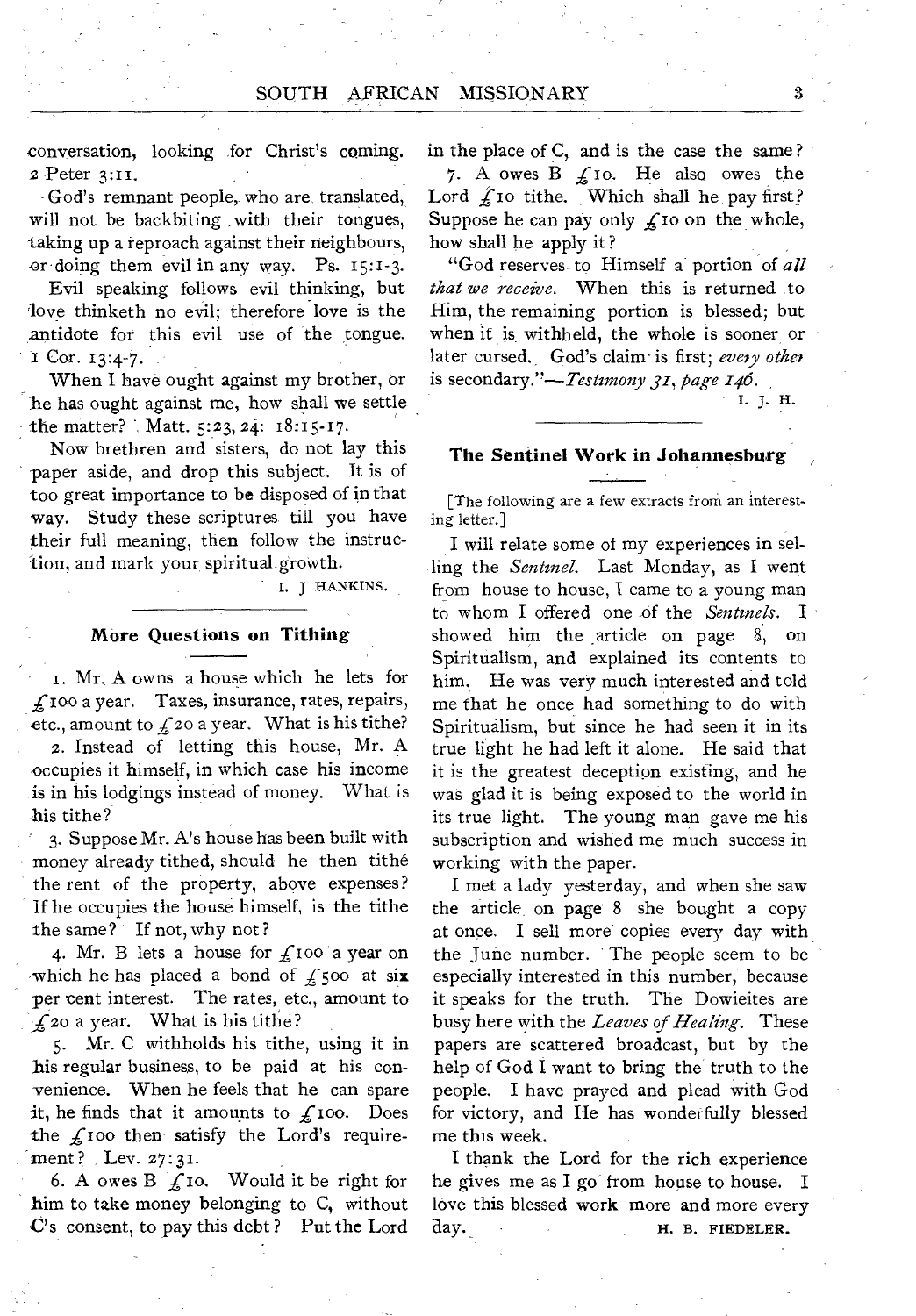# 4 SOUTH AFRICAN MISSIONARY



#### **Object of Sabbath-School Work**

1. "The object of Sabbath-school work should be the ingathering of so $\Lambda$ s. . . . . If the children and youth are not brought to Christ, the *school\_is a failure."* 

2. "The Sabbath-school should be a place where the jewels of truth are searched for and rescued from their, environment of error, and placed in-their true setting in the framework of the gospel."

3, "There is a broad field in Sabbathschool work, that needs to be diligently cultivated, and that is to inspire our youth to give theniselves wholly to the Lord, to be used by him in his cause."

4. "The Sabbath-school should be the place where, through a living connection with God, men and women, youth and children, may be so fitted up that they shall be a strength and blessing to the church."— *Selections from the Testimonies.* 

BRIEF SUMMARY

- I . Ingathering of souls.
- 2. Searching for truth.
- 3. Inculcating of missionary spirit.

4. Upbuilding of the church.

The four points quoted above cover the whole object of Sabbath-school work. The first and most important is the conversion of souls,—the bringing into living touch with Christ "the infants with lisping lips, the youth and the aged." Unless this is done, our schools, we are told, are "a failure;" and not even a large attendance, entertaining exercises, good order, fine singing, or interesting lessons can make them a success in God's sight.

In our study, too, we see that there should be a special incentive; viz., the rescuing of truths from their "environment of error."

There is much truth in the world to-day, but Satan's purpose is to mix or cover it with error. Knowing this, every member of every Seventh-Day Adventist Sabbath:school should be taught how to unfold these truths, and to present them to the world in their dazzlingpurity. No .one should be left incapable in this respect; for we shall be called to explain these things before ,all classes of-society; and the command is, "Be ready *always* to give an answer to *every* man . . . a reason of the hope that is in you."

But it is not enough to know truth ourselves; we must pass it on to others; and here it is that many need help and encouragement, especially our youth. Naturally a knowledge of the truth begets a desire to impart it; and the time when this knowledge is being obtained is the opportune moment to persuade the youth and timid ones to give themselves wholly to the Lord's work. If this opportunity is not improved, many lose their missionary desire; for it is by giving to others that our own souls are watered.

Men and women, youth and children, who, have this missionary spirit, are a "strength, and blessing" to any church. They have no time nor inclination for dry exercises, prosy talks, evil speaking, and bitter feelings,—the characteristics which prove so ruinous to a living church. No, they manifest the opposite of these, and it is in the Sabbath-schoot that these better qualities should be planted, nurtured, and cultivated. The seed will bearfruit "after its kind."

EVA, MILLER HANKINS.



We went to Bonnie Vale on the 4th of May and commenced meetings the same evening. Brother Peter Meiring and his, wife are the only two Sabbath-keepers here who,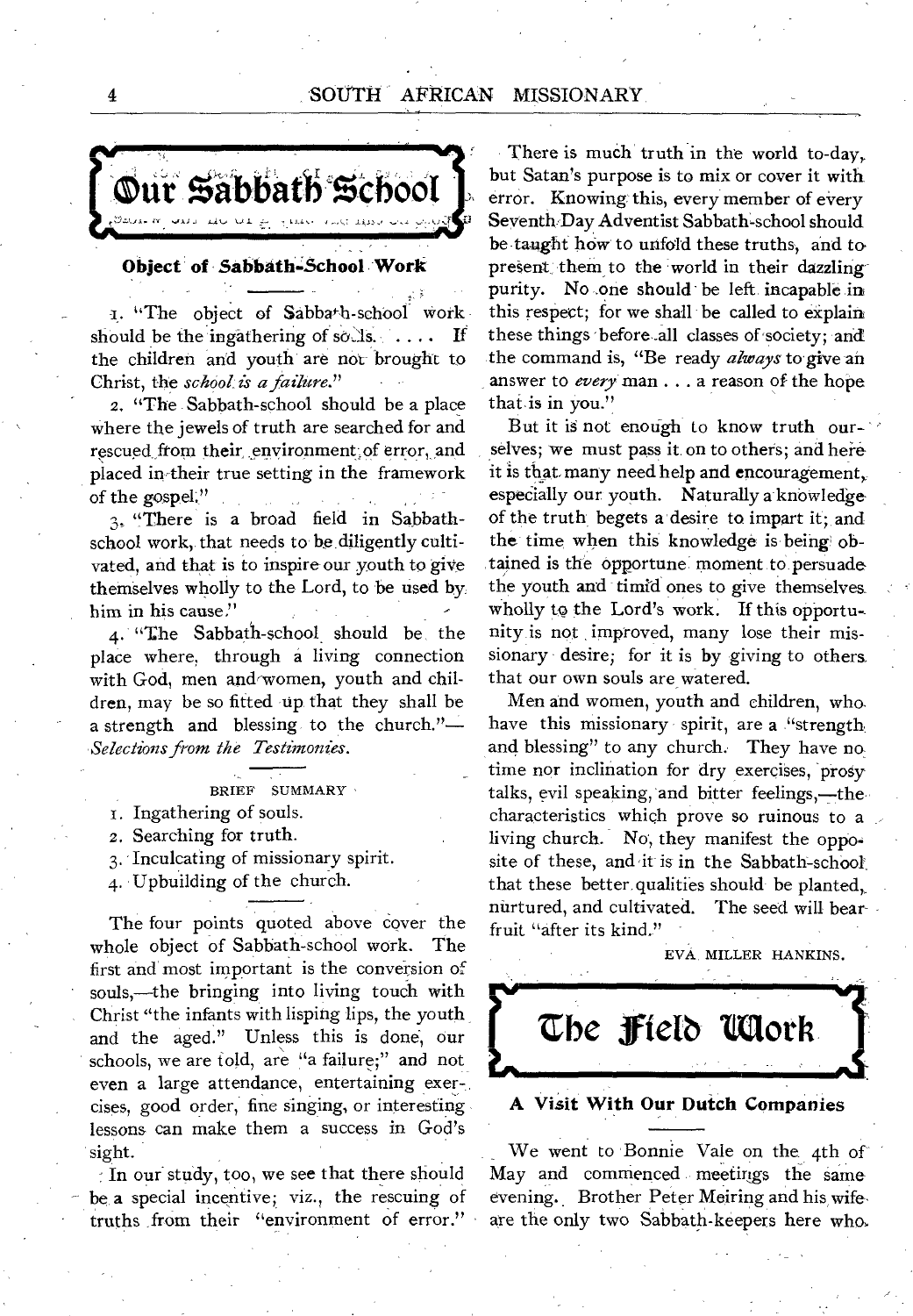have been baptised. There are about nine others who have commenced to keep the Sabbath recently. About six miles from here, at Drew, there is another family of Sabbath-keepers who accepted the truth and were baptised about fifteen years ago. On the 17th of May, my wife and I went to Drew where we spent a week very pleasantly and profitably, having Bible studies with our people, and holding a public service on Sunday. Two of Brother Trytsman's Daughters at Drew are also Sabbath-keepers who will shortly desire baptism.

From Drew we went to Muiskraal, in the District of Riversdale. Here we were very much pleased to find Sister C. J. Louwrens, and her daughter, Sister Labauchagne, both widows, with their two little daughters, ages about eleven and thirteen, and an old coloured sister who has been blind for a good many years; in fact was blind when she became soundly converted to the truth. This blind sister is also a widow. These are all truly converted and sincere and exemplary believers in the truth, walking faithfully in all the light: they have received. Sister Louwrens, although well advanced in years, is quite a medical missionary in all that neighbourhood. Our faithful sisters here are a real light set on a hill, and are held in, esteem by every one. They pay tithes faithfully, but did not know anything about offerings, and not much, if anything, about health reform. Readings on these subjects were received with all gladness, and we believe the light gained will be carried out in their daily lives. Although these sisters, are poor, yet all acknowledge that the blessing of God especially rests upon them, and they are provided for better than those who are considered rich in this world's goods. The Lord is demonstrating through them that He still cares for the widows and fatherless, and that the poor can keep all His commandments, not excepting the fourth, and pay an honest tithe too, as well as the rich, if not perhaps better. See I Tim. 6:17; Mark 1o:24.

On the Sabbath we celebrated the ordi-

nances, which privilege they had not had for a good many years. God came very near to us, and we were full of joy for His goodness and blessings. There are several other families on the farm, and several excellent meetings were held, the people freely giving their houses to hold meetings in. A good interest was created, and doors left open for us to come again. 1 here are' good-prospects for the message at Muiskraal.

From Sister Louwrens we learned about. another Sabbath-keeping sister, Mrs. Zwart, at Heidelberg: I had the privilege of gettingacquainted with her husband at Muiskraal, where he passed through on business. He isa very nice and open-hearted man, convinced of the truth, which he always defends when there is an opportunity to do so. He doesnot yet keep the Sabbath himself, however.. On our return we stopped over at Heidelberg for one day. We were very much pleased to find Sister Zwart an honest and sincere Christian, anxiously reaching out for more truth and light. We also visited her mother-in-law, a dear old lady who is also convinced of the truth, and desirous of following her-Saviour in all things. We believe that earnest efforts should be made at all these places to preachthe message, and that many precious souls will be gathered out. The harvest is ripe everywhere, but where are the labourers?

These dear people whom we have visited have been sadly neglected. They have not been fully instructed in all points of the faith, they have not been in touch with our people, and as they have not been getting our papers, they have not been able to keep pace with the advancing light of the message, and need much instruction yet on proper Sabbathkeeping, tithes, and offerings, and health reform.

My wife, has been a very great help to me on this trip; she has made, or helped to make ten health waists for the sisters, besides giving them much helpful advice which was very much appreciated. We were glad to meet Brother A. H. van Eeden at Drew. It did us both good to talk again about our former

5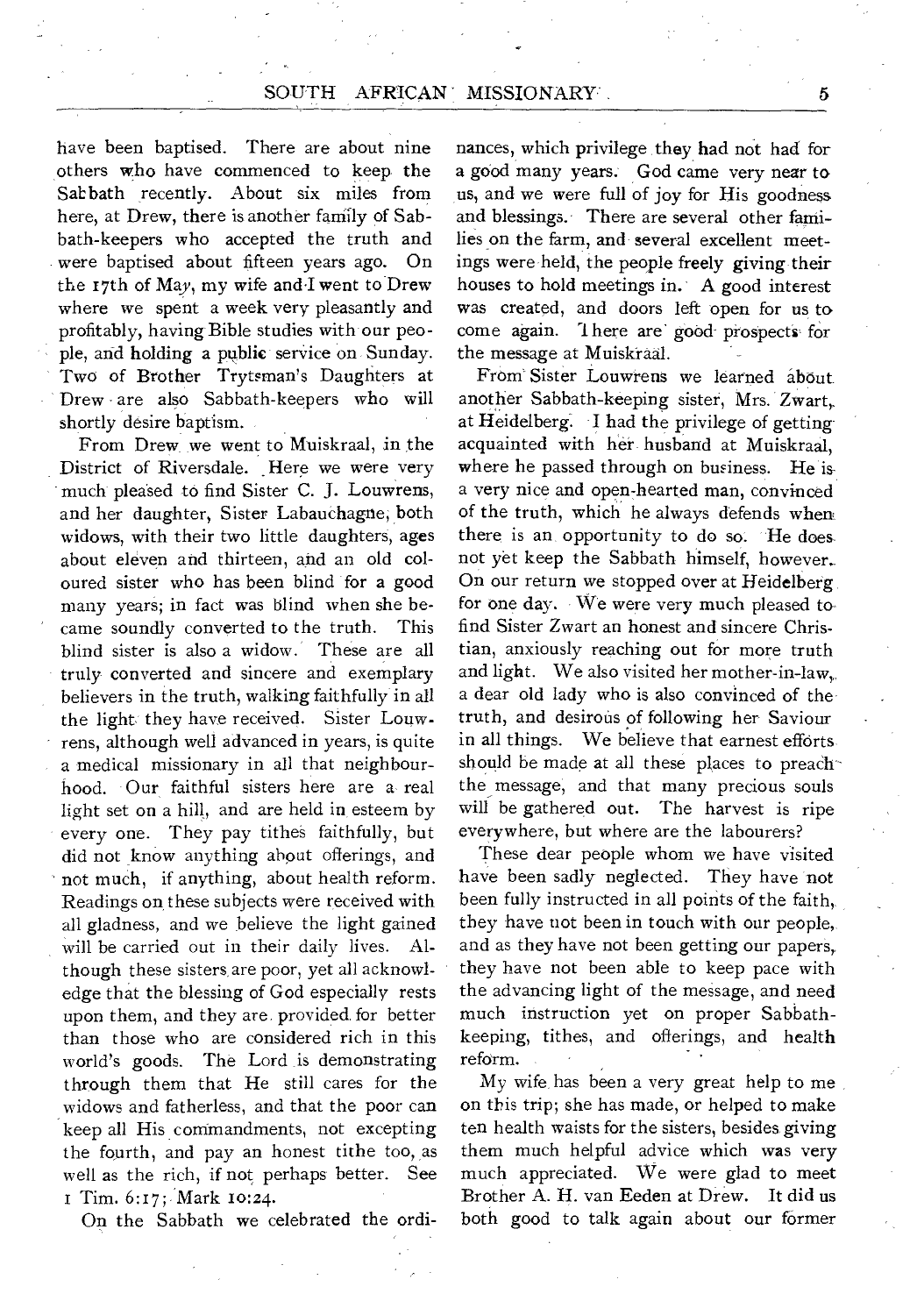associations in the work. He invited as to visit them at Swellendam, which we wish to do soon. Dear brethren and sisters, pray for us and all those mentioned in this report.

Yours in the Blessed Hope,

D. H. GROENFWald.

## **The New Church at Maritzburg**

[The following article is taken from the *Natal Witness* of May 27.]

In another column will be found the announcement of the opening, to-morrow evening, of the newly-erected-Seventh Day Adventist Church, which for the past five months has been in course of erection.

The building is situated in Stranach Street, on the left-hand side *going* down and occupies two building sites which were recently sold for the purpose by the Municipality, at a cost of  $\angle$  450. The plan of the whole structure is \_cruciform in shape, with the arms of the cross elongated to include, on the one side the Tract Society's office and vestry, and on the other side a school-room. Each of these has a separate entrance from Stranach Street, with communication to the church. The school-room forms one arm of the cross, and is placed on the lower side of the site, and is separated from the church by folding-doors, which can be thrown open so that the schoolroom may be used as a part of the church during special services.

The church itself is placed in the centre of the building, with a main entrance through a porch situated on one side of the building, which is approached direct from Stranach Street.

The exterior of the edifice is very pleasing, and forms an exceedingly good group when seen from the opposite side of the road. It was the design of the architects that this building should have a special and distinctive character, and they have treated the plans on simple lines. The building possesses a deep base of pointed brickwork, with the walls rough-casted above, tinted- a pale colour, and separated from the base by a string course, supported on corbels. The steeply-pitched roof, painted red, with its broken, overhanging and half timbered gable in front, and overhanging eaves, casts a welcome shade on the tinted rough-cast.

#### A NEW DEPARTURE

The whole scheme bears evidence that an attempt has been made to depart from the stereotyped, and often mutilated, so-called Gothic style of architecture, usually adopted for buildings of this description. The architects have thus departed from the ordinary course, and presented something to the committee at once distinct and uncommon, yet in keeping with the purposes for which the building is intended.

The interior of the church is enhanced by an open -timber roof, lending it a lofty and cool effect, the roof trusses being supported by neat corbels. At the eaves level, cross ventilation is provided across both ways of the building by opening the dormers at the sides, and by windows at each end. A neatly painted dado of wood lines the building, with the walls treated in three simple colours above, presenting a restful appearance to the eye. .A baptistry is, provided under the rostrum, with steps leading to the same from the church, and a motto with the words, "Enter His Courts with. Praise," is suitably inscribed in gold and red lettering over the rostrum.

The church will comfortably seat two hundred persons, but by using the school-room, seating can be arranged to accommodate three hundred and fifty people. Messrs. Scott and Kirkby, A. R. I. B. A., the architects, are to be congratulated on their success in designing a building that is at once convenient, inexpensive and pretty; and the builder, Mr. F. W. Lawrence, of Woodhouse Street, must be commended for the -very efficient manner in which he has carried out his contract. **The** building of this handsome edifice undoubtedly marks a new era in the history of Adventism in Natal, as it gives pernianency to their work as a Christian denomination in' our midst.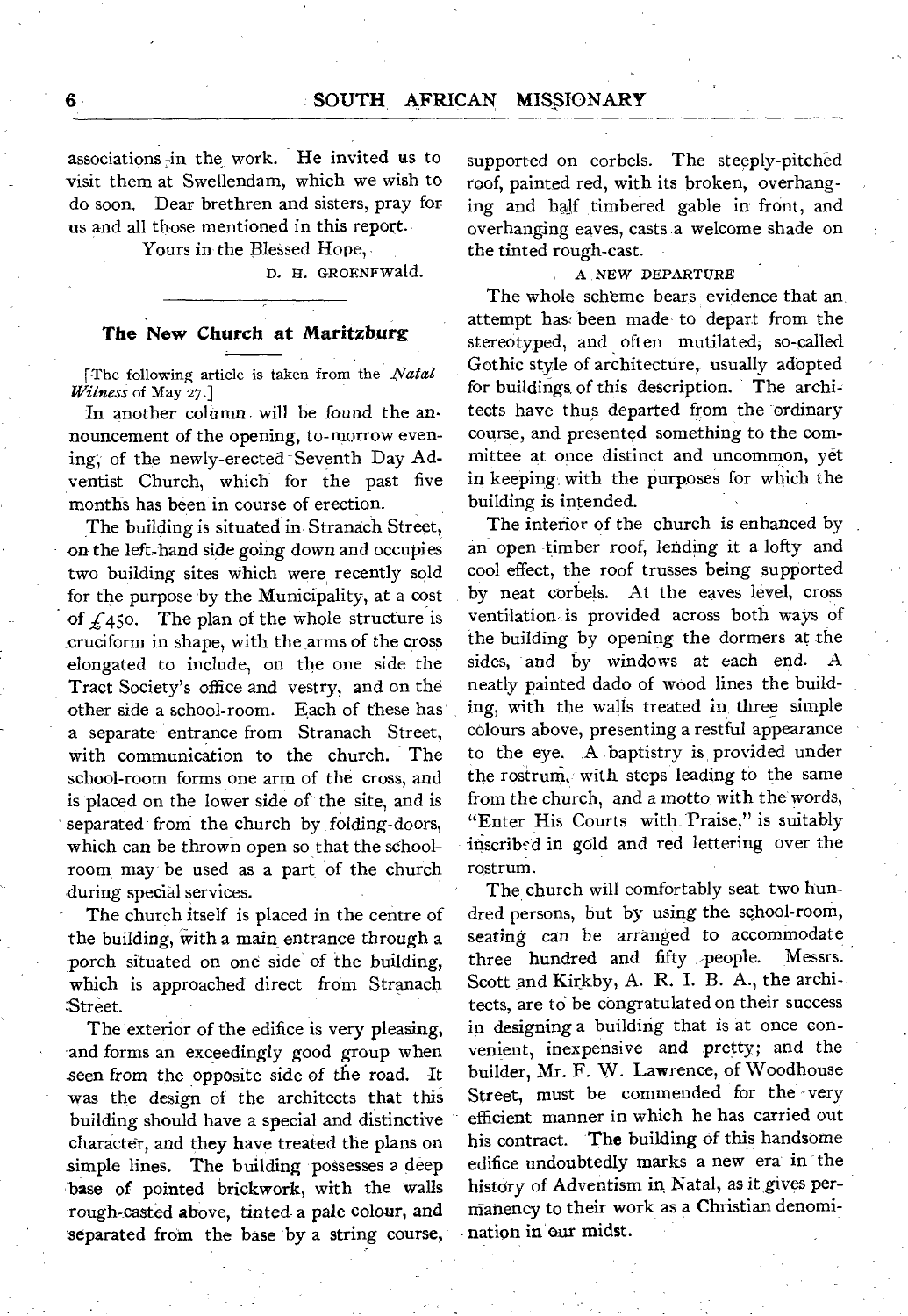## **For The Japanese Soldiers**

A few months ago a brother sent us  $f_2$ -2-0 with the request that it should be forwarded to Japan and be used to purchase copies of the New Testament for the sick and wounded Japanese soldiers in the hospitals. We sent the money to Elder F. W. Field, superintendent of our work in Japan, and received a reply from Tokyo, of which the following is a part:—

"Your favour came to hand a short time ago, and I wish to express to the brother sending the money our interest and thanks. We will do the very best we can to carry out his desire. One of our brethren has been called to act as nurse among the sick and wounded, and for a time was stationed at Nagoya, between here and Kobe, but he has now been transferred nearer to the scene of action. We will be able to supply him with Scripture portions. There are many soldiers in the hospitals here in Tokyo, and we will be able to reach them. We can secure Scripture portions very cheap, a gospel in paper covers costing only one-half penny, English money. We will probably distribute gospels rather than whole testaments, as so many more can be obtained for the money."

#### **Attention**

"The wants of the cause will continually increase as we near the close of time. Means is needed to give young men a short course of study in our schools, to. prepare them for efficient work in the ministry and in different branches of the cause. We are not coming up to our privilege in this matter. *Alf schools among us will soon be closed ufi."*  Testimony 31, page 152.

"Get out of the large cities as fast as possible." Volume 6, page 195.

"Serious times are before us, and there is great need for *families to get out of the cities*  into the country. . . . . Much depends upon laying our plans according to the word of the Lord, and with persevering energy carrying them out." Volume 6, page 178.

"The time is coming when we cannot sell at any price." Testimony 31, page 148.

"The reasons that have led us in a few places to turn away from cities, and locate our schools in the country, hold good with the schools in other places." Volume 6, page 177.

—The last few numbers of the MISSIONARY have been very late. We have been trying to get the MISSIONARY out after the *Sentinel,*  but as the staff in the printing office was greatly reduced a few months ago, the papers were unavoidably late. But now we are pleased to say that the work is well in hand, and we will hereafter print the MISSIONARY in advance of the *Sentinel,* which will be about the middle of each month. The copy for either paper should be in our hands by the 1st of the month.

| AGENT                                                                                                                                                                                               | TERRITORY                                                                                                                                                         | Book                                                                                                                                                                                                                     | Hours                                                            | Ord                                                                                  | Misc                                                                                      | l Total                                                         |                                           | <b>VALUE</b>                                                                                                                                                                   | Deliy'd                                                                |                                     | <b>VALUE</b>                         |                                                                       |
|-----------------------------------------------------------------------------------------------------------------------------------------------------------------------------------------------------|-------------------------------------------------------------------------------------------------------------------------------------------------------------------|--------------------------------------------------------------------------------------------------------------------------------------------------------------------------------------------------------------------------|------------------------------------------------------------------|--------------------------------------------------------------------------------------|-------------------------------------------------------------------------------------------|-----------------------------------------------------------------|-------------------------------------------|--------------------------------------------------------------------------------------------------------------------------------------------------------------------------------|------------------------------------------------------------------------|-------------------------------------|--------------------------------------|-----------------------------------------------------------------------|
| $B. P. De Beer$<br>$Mrs$ De Beer<br>Iohn De Beer<br>Mrs. J. N. DeBeer<br>$Cyril$ Downes, , ,<br>A. Ellingsworth<br>$Mrs. E. George \ldots$<br>Wm. Haupt & Jonn Haupt<br>Chas, $H$ aupt<br>D Sparrow | Beaufor, West<br>Worcester<br>Beaufort West<br>Worcester<br>Kenilworth<br>East London<br>Green Point<br>$Middelurg \ldots$<br>Wynberg<br>East London<br>Kimberley | Mount of Blessing<br>. <b>.</b> .<br>Mount of Blessing<br>. <i>.</i> .<br>Glorious Appearing<br>Masterpiece<br>Story of Redemp'n<br>Great Controversy<br>Dan. and $Rev. \ldots$ .<br>$M$ asterpiece $\ldots \ldots$<br>. | 59.<br>24<br>55<br>30<br>21<br>28<br>96<br>75<br>II2<br>42<br>20 | 9<br><br>89<br>$\cdot$ .<br>24<br>ĩΟ<br>37<br>66<br>33<br>II<br>$\ddot{\phantom{1}}$ | $\cdot$ .<br>13<br>$\cdot$ .<br>95<br>$\cdot$ .<br>6<br>2I<br>107<br>22<br>$\cdots$<br>45 | Q.<br>13<br>80<br>95<br>24<br>16<br>58<br>173<br>55<br>HI<br>45 | ہ ≵<br>TT.<br>13<br>48<br>15<br>13.<br>5. | $x_2$ 6<br>6<br>$\Omega$<br>3.<br>$\circ$<br>$\mathbf{z}$<br>$\Omega$<br>$\circ$<br>$\sigma$<br>6.<br>$\Omega$<br>12<br>$\circ$<br>12<br>$\Omega$<br>ΙO<br>$\Omega$<br>16<br>ĥ | 8 <sub>2</sub><br>60<br>71<br>83<br><b>2T</b><br>40<br>125<br>30<br>25 | £9<br>6<br>2<br>-5<br>24<br>37<br>2 | 12<br>2<br>Ω<br>15<br>12<br>10<br>17 | $\ddot{\phantom{1}}$<br>$\Omega$<br>$^{\circ}$<br>Q<br>0<br>$\cdot$ 0 |
| II Reports                                                                                                                                                                                          | . . <i>. . .</i>                                                                                                                                                  | . <b>.</b>                                                                                                                                                                                                               | 562                                                              | 279                                                                                  | 309                                                                                       | 588                                                             |                                           | 120 10 0                                                                                                                                                                       | 553                                                                    | $\frac{1}{2}$ to 6 4                |                                      |                                                                       |

**gape Colony Canvassing Report, May, 1905**